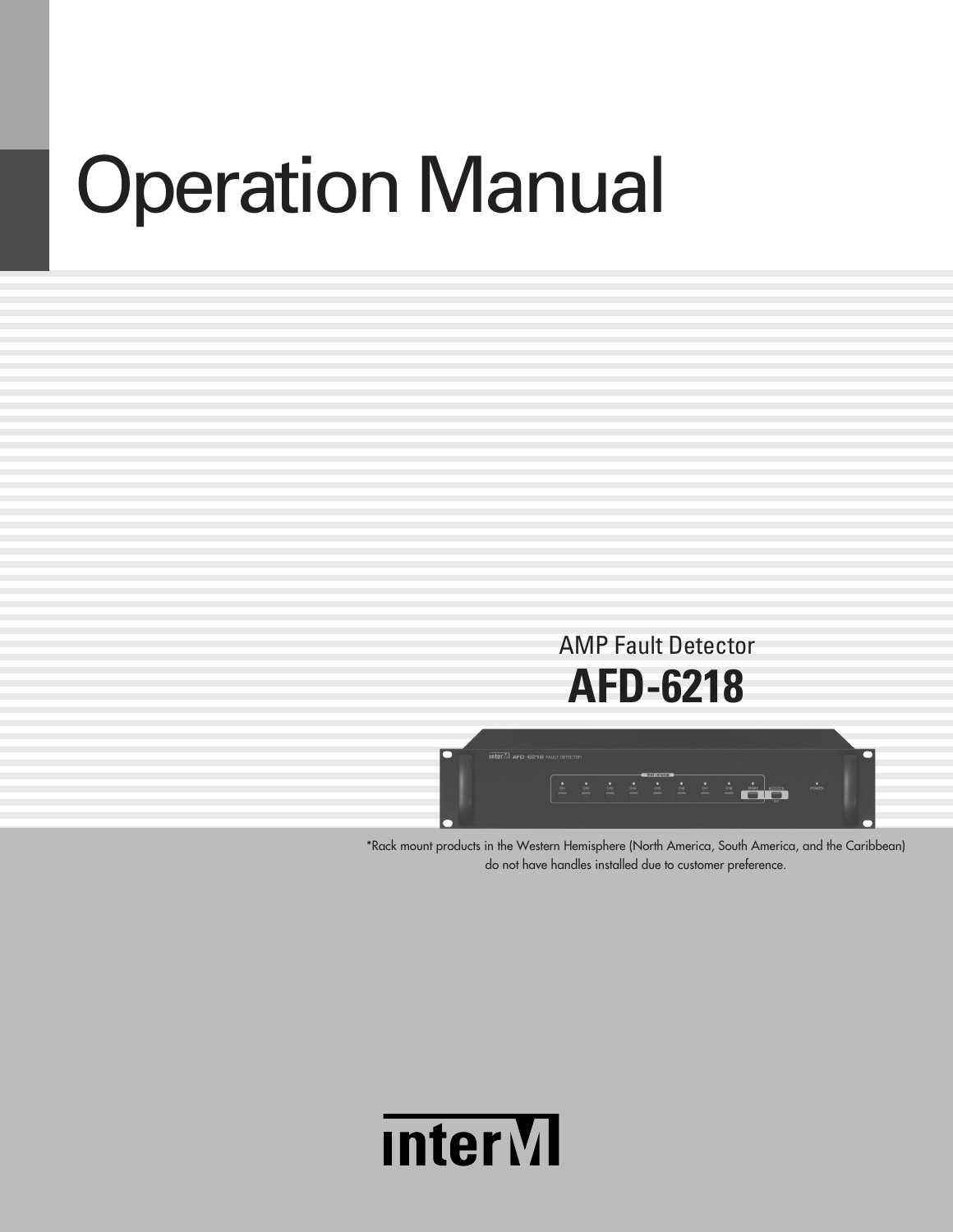## **Welcome**

#### **A personal welcome to you from the management and employees of Inter-M**

All of the co-workers here at Inter-M are dedicated to providing excellent products with inherently good value, and we are delighted you have purchased one of our products.

We sincerely trust this product will provide years of satisfactory service, but if anything is not to your complete satisfaction, we will endeavor to make things right.

Welcome to Inter-M, and thank you for becoming part of our worldwide extended family!



CAUTION: TO REDUCE THE RISK OF ELECTRIC SHOCK.

DO NOT REMOVE COVER (OR BACK).

NO USER-SERVICEABLE PARTS INSIDE.

REFER SERVICING TO QUALIFIED SERVICE PERSONNEL.

#### **WARNING**

To prevent fire or shock hazard, do not expose the unit to rain or moisture.



This symbol is intended to alert the user to the presence of uninsulated "dangerous voltage" within the product's enclosure that may be of sufficient magnitude to constitute a risk of electric shock to persons.



This symbol is intended to alert the user to the presence of important operation and maintenance (servicing) instructions in the literature accompanying the appliance.

Caution: To prevent electric shock do not use this (polarized) plug with an extension cord, receptacle or other outlet unless the blades can be fully inserted to prevent blade exposure.

Attentions: Pour prévenir les chocs électriques ne pas utiliser cette fiche polarisée avec un prolongateur, une prise de courant on une autre sortie de courant, sauf si les lames peuvent étre insérées à fond sans en laisser aucune partie à découvert.

\*WARNING FOR YOUR PROTECTION PLEASE READ THE FOLLOWING-WATER AND MOISTURE: Unit should not be used near water(e.g. near a bathtub, washbowl, kitchen sink, laundry tub, in a wet basement, or near a swimming pool, etc). Care should be taken so than objects do not fall and liquids are not spilled into the enclosure through openings.

\*CLASS 2 WIRING (Adjacent to speaker terminal): The speaker output of this apparatus can exceed 10 Watts and could be a shock injury.

Connection to speakers should be performed by a skilled person.

\*Do not install this equipment in a confined space such as a book case or similar unit.

\*This apparatus shall not be exposed to dripping or splashing and no objects filled with liquids, such vases, shall be placed on the apparatus. \*This apparatus shall be connected to a mains socket outlet with a protective earthing connection.

\*It has heed to be easy to disconnect the device. To disconnect the device from power, separate AC input cable from inlet or unplug the AC Cord.

#### **CAutION**

\*These servicing instructions are for use by qualified service personnel only. To reduce the risk of electric shock, do not perform any servicing other than that contained in the operating instructions unless you are qualified to do so.

#### **NOtE**

**\***This equipment has been tested and found to comply with the limits for a Class A digital device, pursuant to Part 15 of the FCC Rules. These limits are designed to provide reasonable protection against harmful interference when the equipment is operated in a commercial environment. This equipment generates, uses, and can radiate radio frequency energy and, if not installed and used in accordance with the instruction manual, may cause harmful interference to radio communications. Operation of this equipment in a residential area is likely to cause harmful interference in which case the user will be required to correct the interference at his own expense.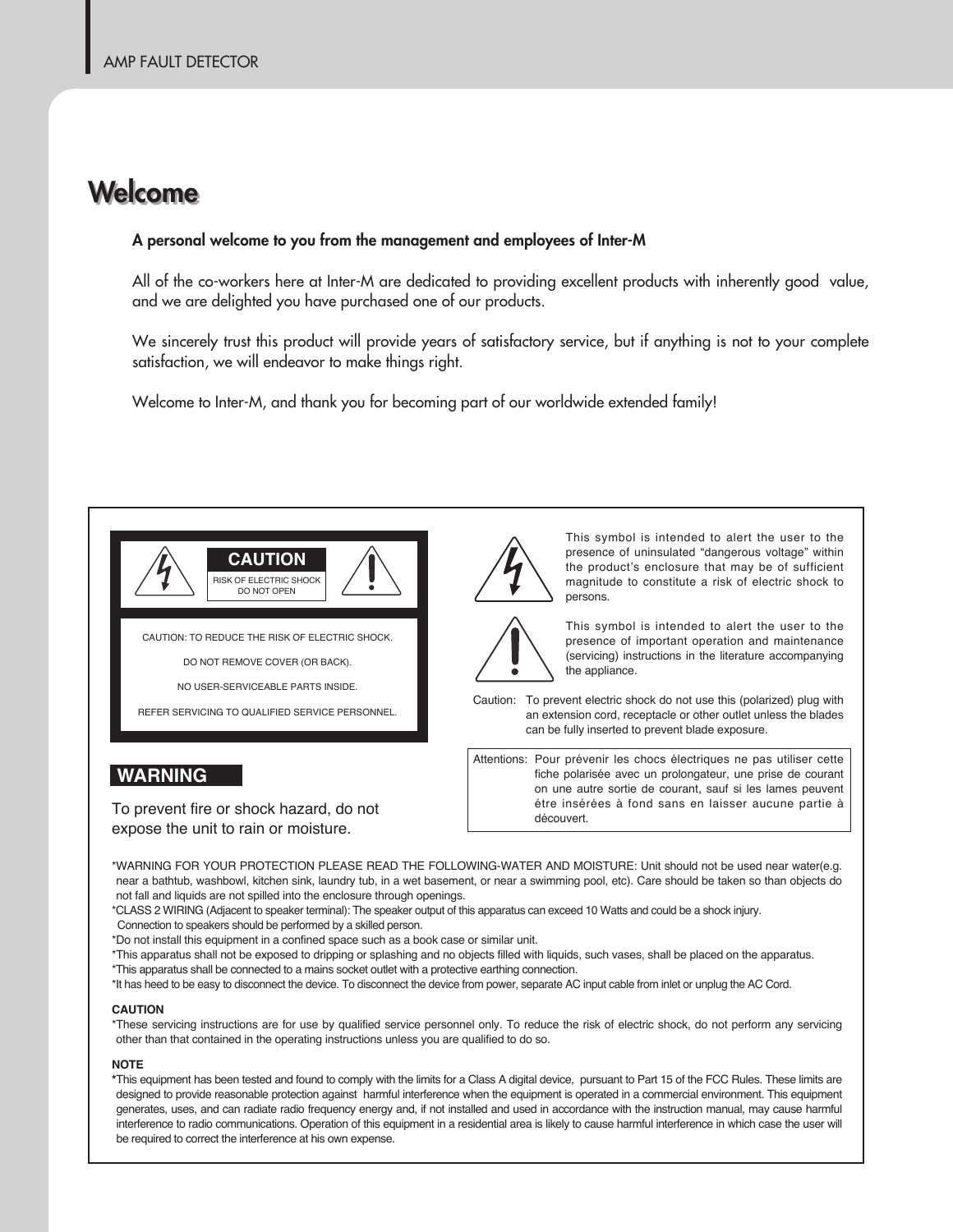ı

# **Contents**

| <b>Installation</b> |  |
|---------------------|--|
|                     |  |
|                     |  |
|                     |  |
|                     |  |
|                     |  |
|                     |  |
|                     |  |
|                     |  |
|                     |  |
|                     |  |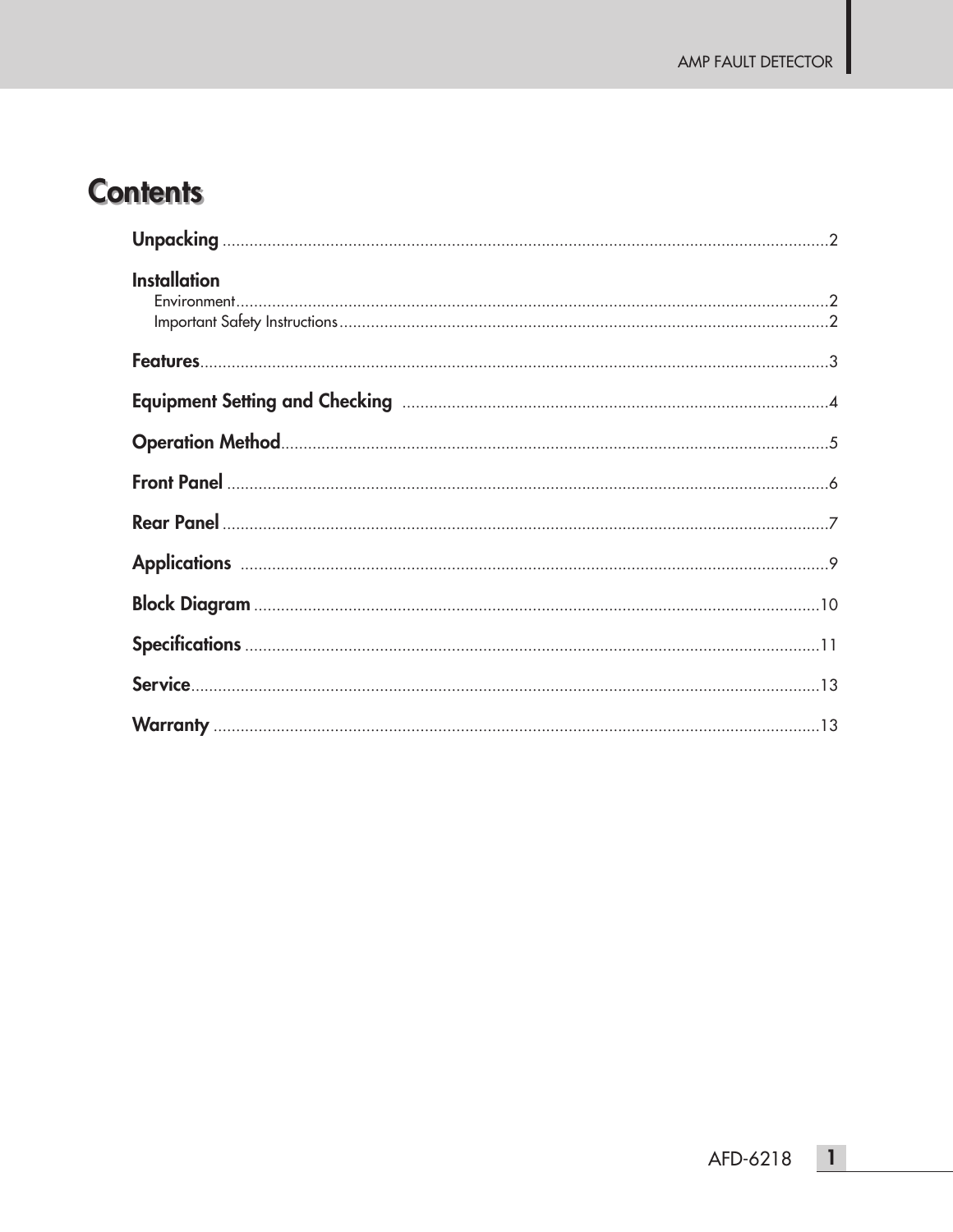# **Unpacking**

Although your AFD-6218 is neither complicated nor difficult to operate, we recommend you take a few minutes to read this brief manual and familiarize yourself with the important information regarding product features, setup and operation.

As with most electronic devices, we strongly recommend you to retain the original packaging. In the unlikely event the product must be returned for servicing, the original packaging (or reasonable equivalent) is required.

# **Installation Installation**

#### **Environment**

Never place this product in an environment which could alter its performance or reduce its service life. Such environments usually include high levels of heat, dust, moisture, and vibration.

# **IMPORTANT SAFETY INSTRUCTIONS**

- 1. Read these instructions.
- 2. Keep these instructions.
- 3. Heed all warnings.
- 4. Follow all instructions.
- 5. Do not use this apparatus near water.
- 6. Clean only with dry cloth.
- 7. Do not block any ventilation openings. Install in accordance with the manufacturer's instructions.
- 8. Do not install near any heat sources such as radiators, heat registers, stoves, or other apparatus (including amplifiers) that produce heat.
- 9. Do not defeat the safety purpose of the polarized or grounding-type plug. A polarized plug has two blades with one wider than the other. A grounding type plug has two blades and a third grounding prong. The wide blade or the third prong are provided for your safety. If the provided plug does not fit into your outlet, consult an electrician for replacement of the obsolete outlet.
- 10. Protect the power cord from being walked on or pinched particularly at plugs, convenience receptacles, and the point where they exit from the apparatus.
- 11. Only use attachments/accessories specified by the manufacturer.
- 12. Use only with the cart, stand, tripod, bracket, or table specified by the manufacturer, or sold with the apparatus. When a cart is used, use caution when moving the cart/apparatus combination to avoid injury from tip-over.
- 13. Unplug this apparatus during lightning storms or when unused for long periods of time.
- 14. Refer all servicing to qualified service personnel. Servicing is required when the apparatus has been damaged in any way, such as power-supply cord or plug is damaged, liquid has been spilled or objects have fallen into the apparatus, the apparatus has been exposed to rain or moisture, does not operate normally, or has been dropped.

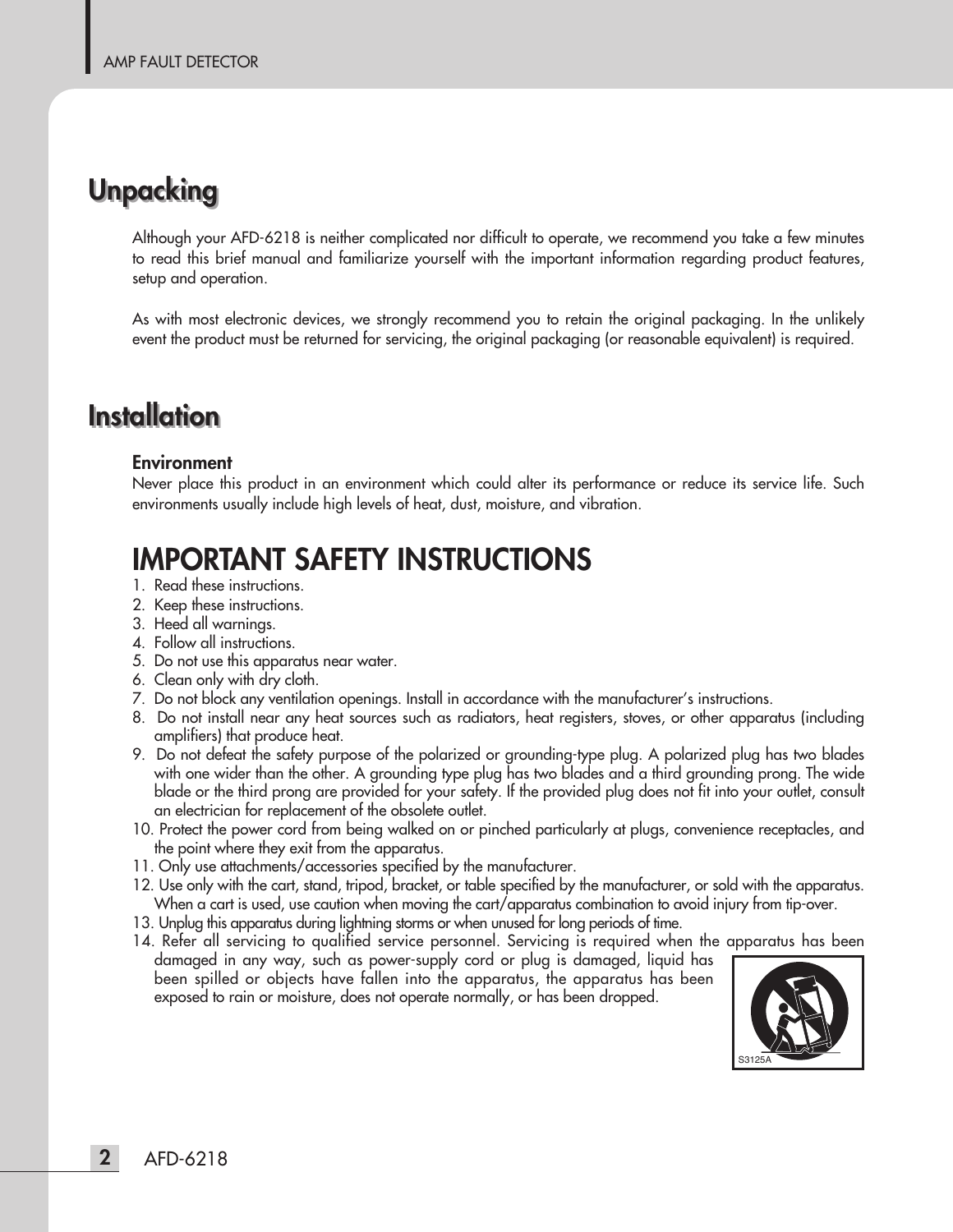### **Features**

#### **- Automatic Check**

Check the status of amp connected to each channel automatically according to the time-set.

**- Display Amp Status** Display the status of amp connected to each channel by LED

#### **- Automatic Change**

Channel which fault occurs when checking out the amp will be switched to spare amp automatically.

#### **- Check Time setup**

You can set up 5 different time intervals for automatic self check.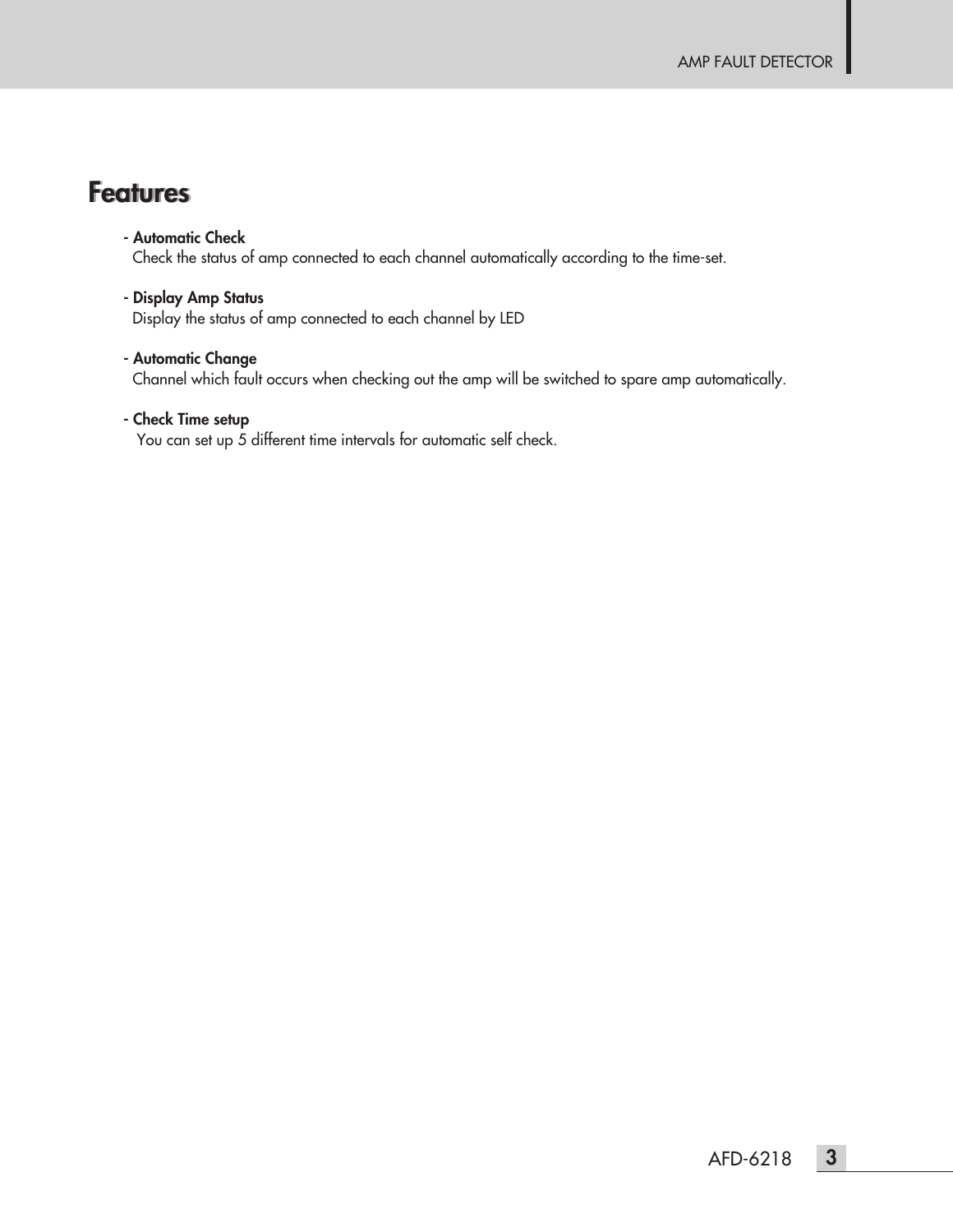# **Equipment Setting and Checking**

#### **1. ADDRESS SETTING**



- Set the equipment numbers for each deciding condition using the rear panel DIP switch.

- If the equipment number is not set-up or is incorrect, all Zone Indicator LEDs will blink.

- If the number is already in-use, the system will not function properly.

- Please check the equipment number set-up status.

Setting should be as below table, and if data number is added to switch which is On, it will be the equipment number.

| Pin No. |                |    | $\mathfrak{D}$ | 3  | 4  | 5  |
|---------|----------------|----|----------------|----|----|----|
| Data    |                |    | $\overline{2}$ |    | 8  | 16 |
|         |                | ON |                |    |    |    |
|         | $\mathfrak{D}$ |    | ON             |    |    |    |
|         | 3              | ON | ON             |    |    |    |
|         | 4              |    |                | ON |    |    |
| Address | 5              | ON |                | ON |    |    |
|         |                |    |                |    |    |    |
|         | 15             | ON | ON             | ON | ON |    |
|         | 16             |    |                |    |    | ON |
|         |                |    |                |    |    |    |

(Ex: when number 1 and 3 is ON, 1 and 4 is added, so equipment number will be 5.)

#### **2. TERMINATION SWITCH (LOAD/OPEN) SETTING**



- 1) For the system linked by using RS-485 communication interface, it is necessary to set the termination switch (LOAD/OPEN) on the rear panel to stabilize data transfer.
- 2) Set the termination switch to LOAD only for the first and last-numbered equipment units. All others must be set to OPEN.



※CAUTION : Communication error may occur if setting is performed incorrectly.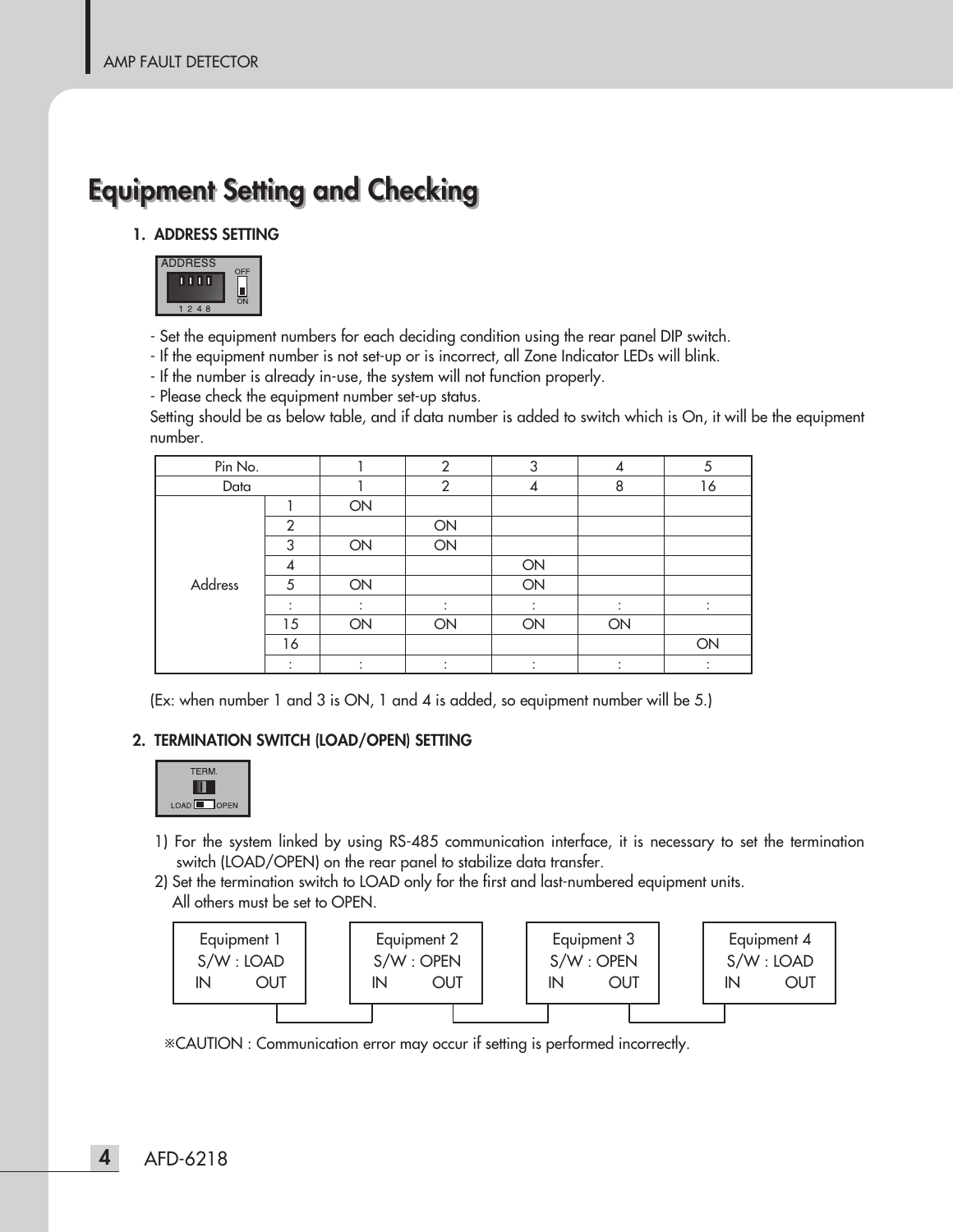### **Operation Method**

- 1. Turn on the power, and then normal AMP status will be checked automatically after 10 seconds.
- 2. If one or more fault amp is detected, buzzer will be generated, and fault amp detected first will be replaced with spare amp
- 3. If Buzzer off button pushed which located on front panel, it will not be generate.
- 4. LED which amp is in fault status will be red, and if it is replaced with spare, red LED will blink. If two or more channels are fault, channel which has higher priority will be replaced with spare amp.
- 5. Check automatically according to checking times which has been set manually.
- 6. It will be automatically switched to normal amp if Test button of the channel is pushed after fault amp is restored to its original status.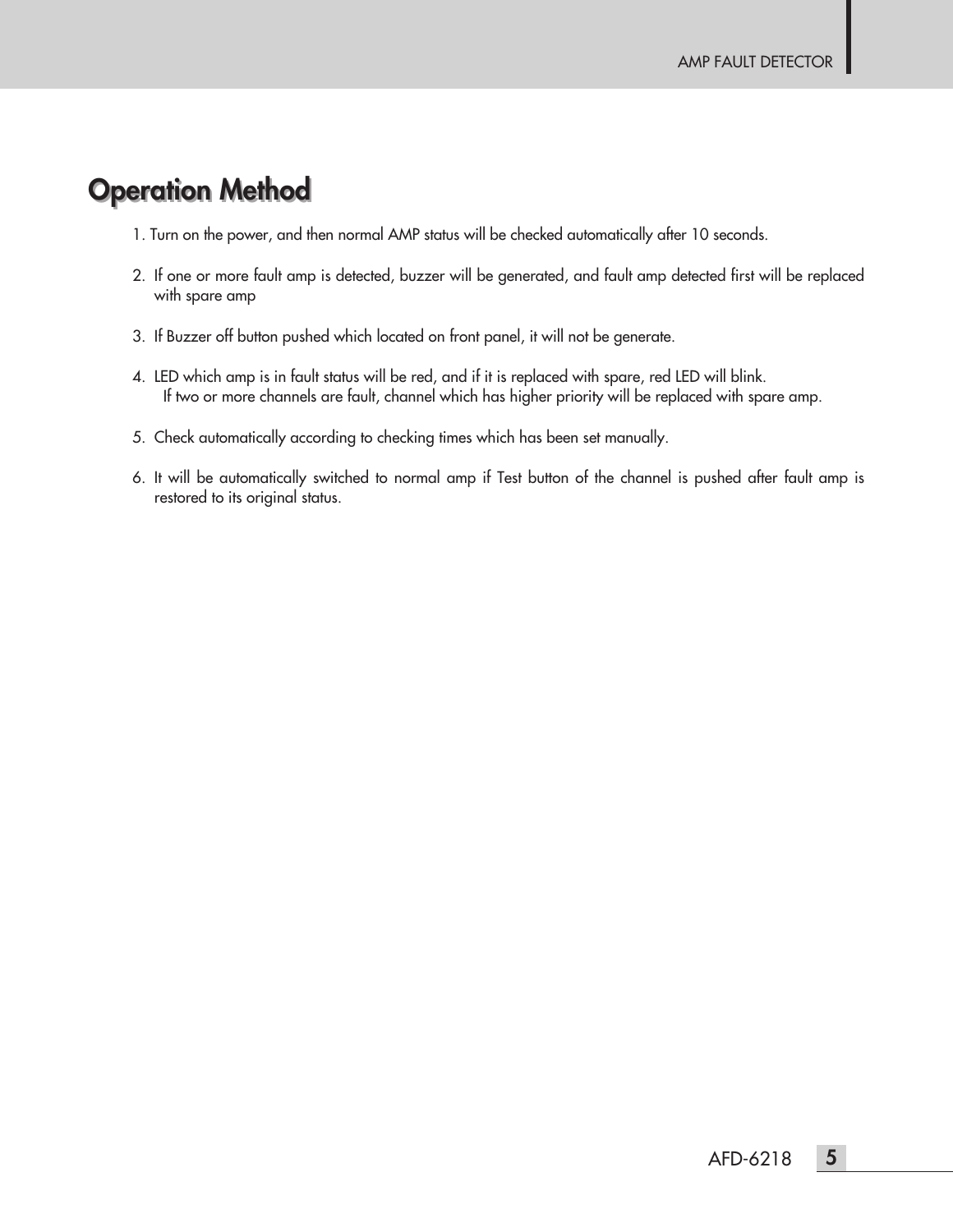### **Front Panel**



#### **1. TEST BUTTON (NORMAL AMP)**

It is the button used when testing the amp in each channel manually.

#### **2. STATUS LED (NORMAL AMP)**

It displays each amp's status. GREEN : Normal RED : Fault (LED will brink if the channel is replaced with spare.)

#### **3. TEST BUTTON (SPARE AMP)**

It is the button used when testing the spare amp manually.

#### **4. STATUS LED (SPARE AMP)**

It is the LED which displays the status of spare amp. GREED : Normal RED : Fault

#### **5. BUZZER OFF / TEST ALL BUTTON**

When this button is pressed in a short time, buzzer will be off. When this button is pressed in a long time, fault will be check (All channel).

#### **6. POWER LED**

It will be on if power is supplied.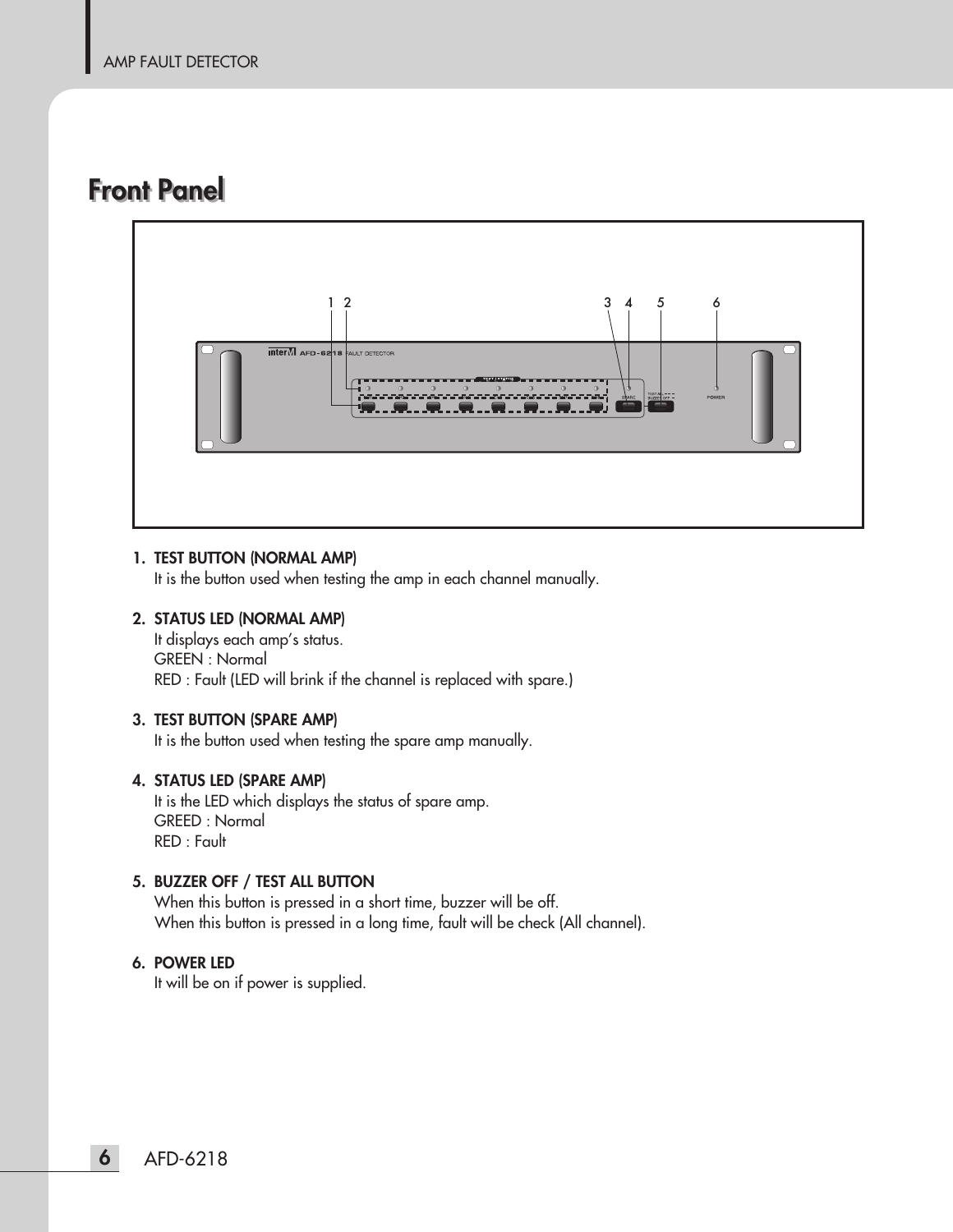### **Rear Panel**



#### **1. FROM AMP TERMINAL**

It is the terminal connecting to outputs of each amp. Amp status will be checked through signals coming to this terminal.

#### **2. TO AMP TERMINAL**

It is the terminal connecting to inputs of each amp. It delivers the signal received from free amp to each amp input.

#### **3. AUDIO INPUT TERMINAL**

It is the terminal connecting to output of free amp.

#### **4. BACK-UP IN/OUT TERMINAL**

It is the terminal connecting the spare amp which is used in case of emergency. Input of spare amp is connected to Back-Up In terminal, and output to Back-Up Out. This spare amp should have same or equivalent output of amp used.

#### **5. ADDRESS SWITCH**

It is the switch which sets up the role of each system if device is expanded and interlocked. For details of equipment setting, please refer to page 4

#### **6. AMP SET SWITCH**

It is the switch used when selecting the use of each channel. (CH1~CH8 = PIN1~PIN8) Turn off the switch for the channel which will not be used.

AFD-6218 **7**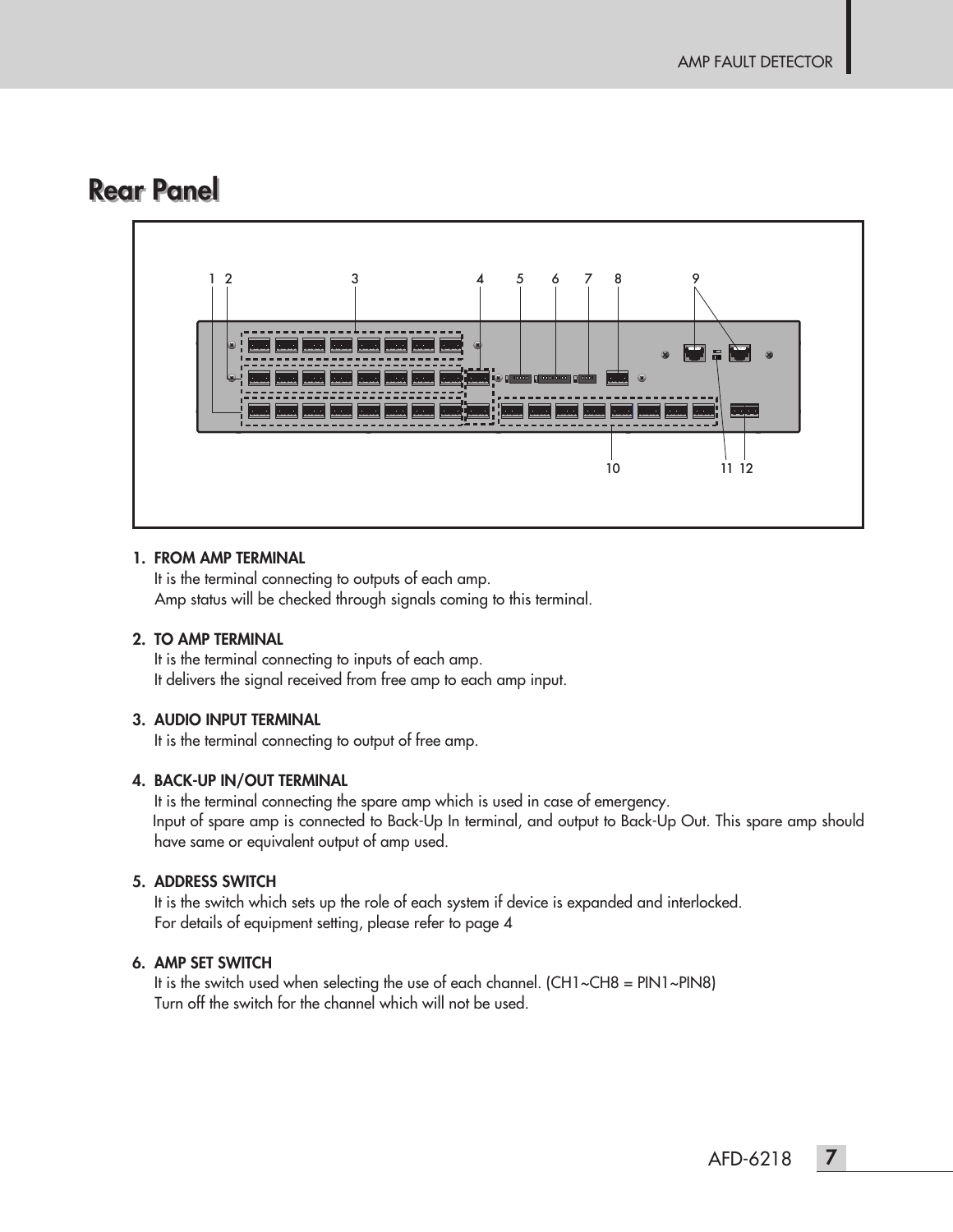#### **7. CHECK TIME SET SWITCH**

It is the switch used when selecting the time intervals for amp automatic checking. One of five can be selected as shown in table.

| PIN 1 | PIN <sub>2</sub> | PIN <sub>3</sub> | PIN4       | Interval   |
|-------|------------------|------------------|------------|------------|
| OFF   | <b>OFF</b>       | OFF              | <b>OFF</b> | <b>OFF</b> |
| ON    | OFF              | OFF              | OFF        | 1 Min      |
| OFF   | ON               | OFF              | OFF        | 1HR        |
| OFF   | OFF              | ON               | OFF        | 6HR        |
| OFF   | OFF              | OFF              | ON         | 12HR       |
| ON    | ON               | ON               | ON         | 24HR       |

#### **8. RELAY OUTPUT TERMINAL**

It is the terminal used when operating other peripheral devices in case of amp failure.

- NO: Normal Open operation
- NC: Normal Close operation
- (Normal means STANDBY)

Status of contact point output will be following. (Opposite operations for each other)

| System Mode    | <b>RELAY OUTPUT</b> |        |  |
|----------------|---------------------|--------|--|
|                | חמ                  |        |  |
| <b>STANDBY</b> | OPEN                | CLOSE. |  |
| AMP Fault      | ∩NSF                | つPFN   |  |

#### **9. LINK IN/OUT TERMINAL**

It is the communication terminal to monitor the line check result from PC. Link in is connected to the previous device, and Link out is connected to the next device.



| Pin No. | <b>Functions</b> | Pin No. | <b>Functions</b> |
|---------|------------------|---------|------------------|
|         | RS-485 Data - A  |         | <b>GND</b>       |
|         | RS-485 Data - B  |         | RS-485 Data - Y  |
|         | RS-485 Data - Z  |         | <b>NA</b>        |
|         | NА               |         | ΝA               |

※ Same for all IN/OUT terminals.

#### **10. SPEAKER OUTPUT TERMINAL**

It is the terminal which outputs of each amp will be output through AFD-6218.

#### **11. TERMINATION SWITCH (LOAD/OPEN)**

It is the switch which is set for stable data receiving/transmitting of link in/out. For details of equipment setting, please refer to page 4 ※CAUTION : communication error may occur if it is not set correctly.

#### **12. POWER INPUT TERMINAL**

It is the terminal which connects the DC power (DC 24V). Caution to polarities when it connects.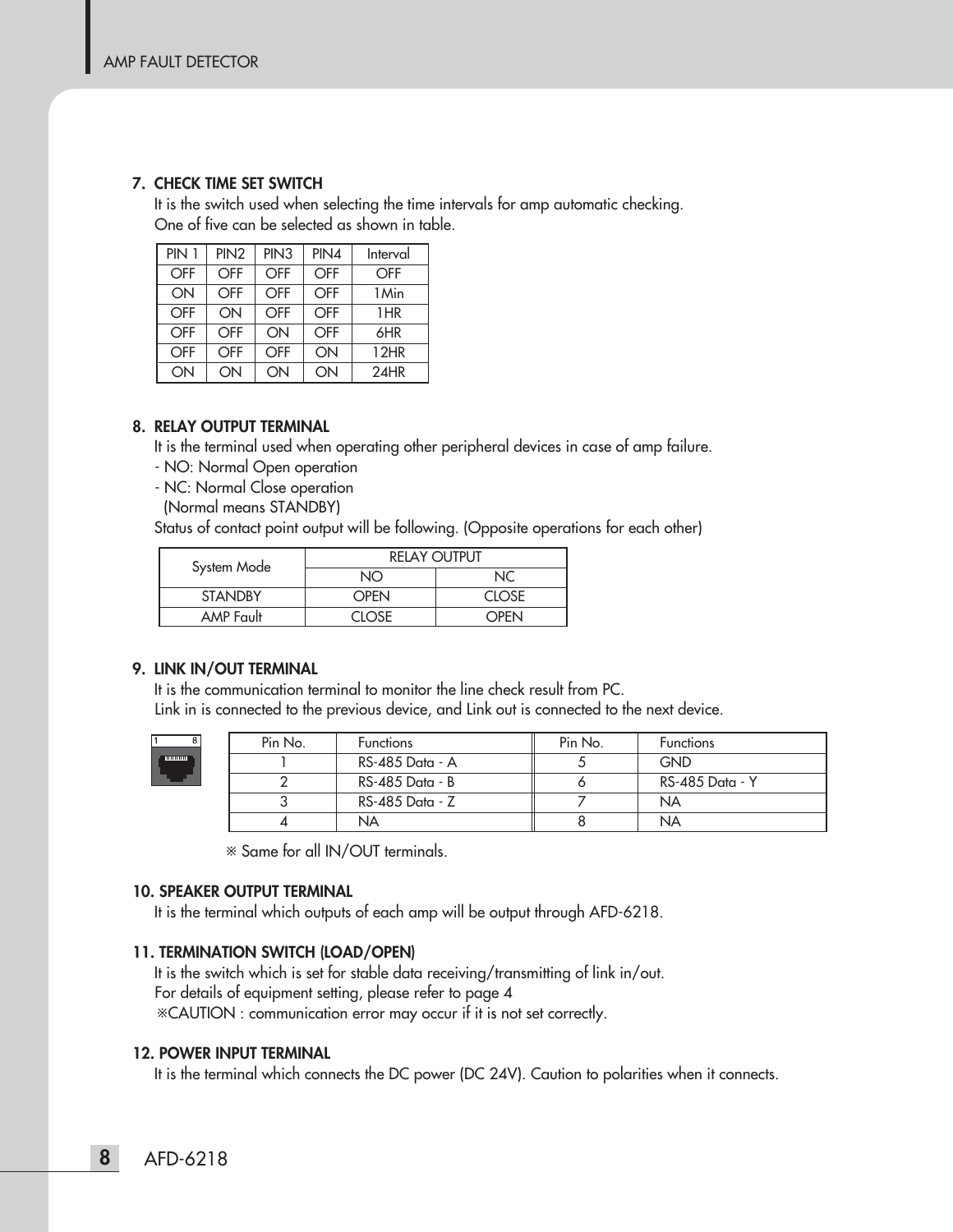

# **Applications**

AFD-6218

9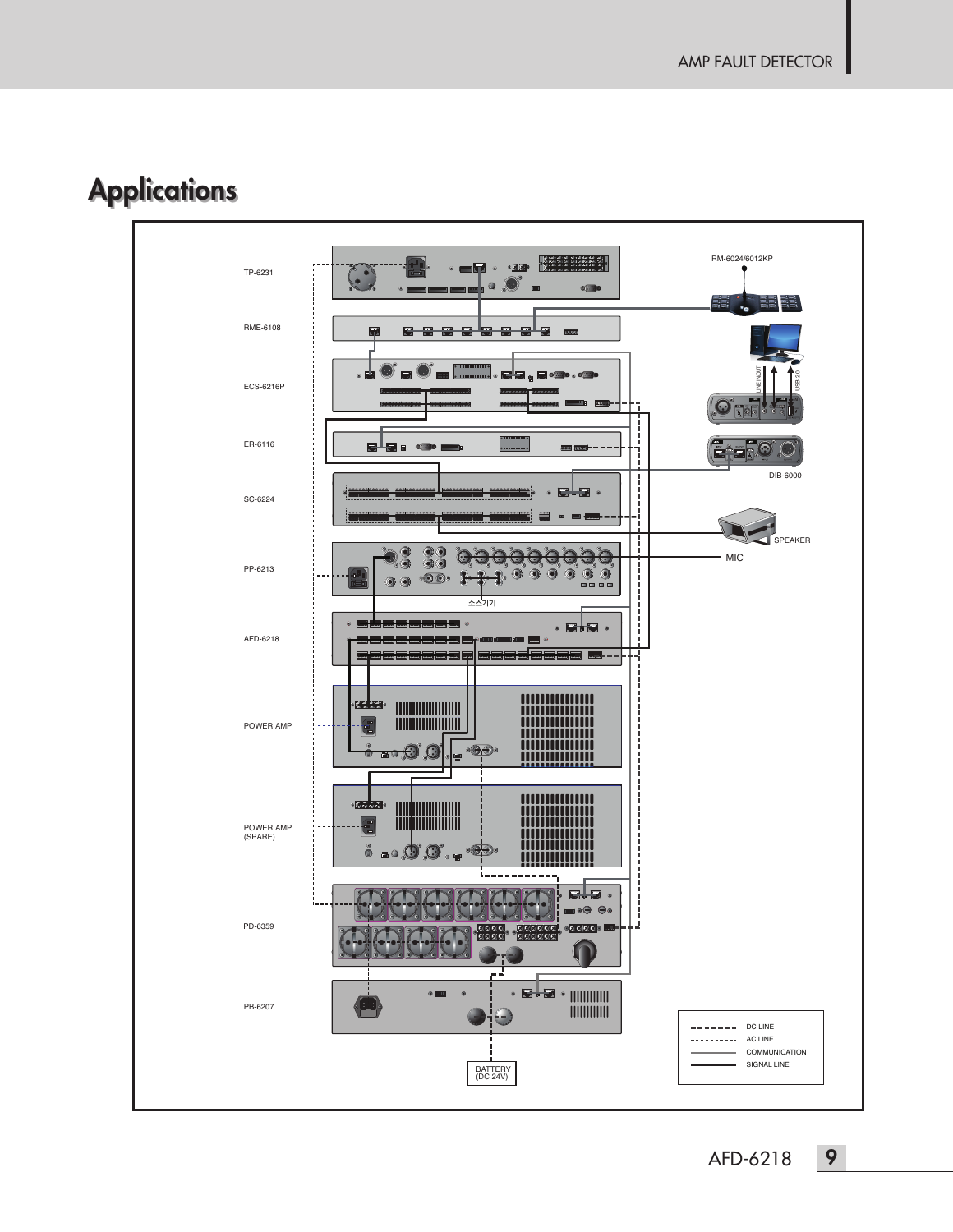# **Block Diagram**

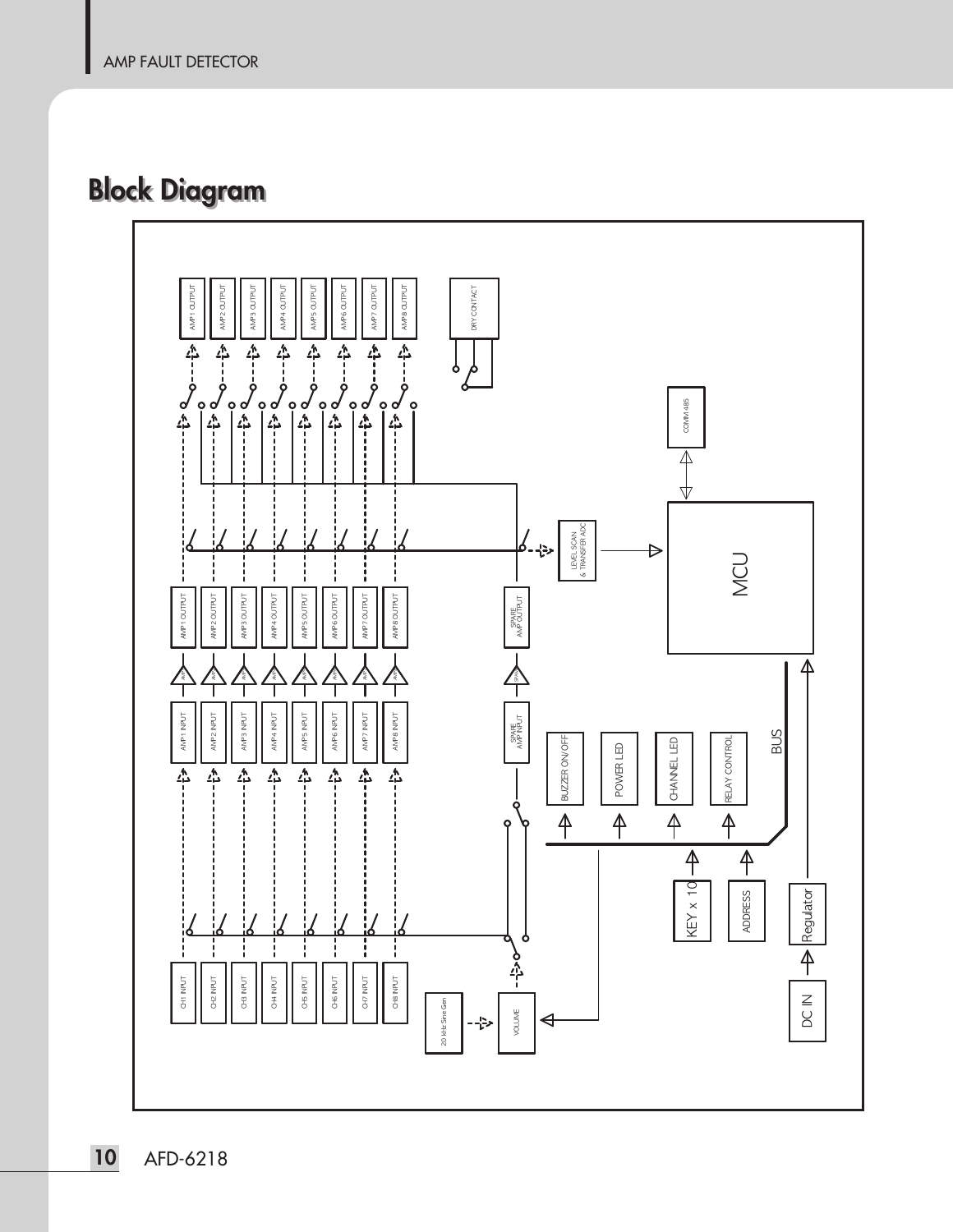# **Specifications**

|                              | AFD-6218                                   |
|------------------------------|--------------------------------------------|
| Amp Input                    | 9 Channels (Spare 1 Channel)               |
| Amp Output                   | 9 Channels (Spare 1 Channel)               |
| Audio Input                  | 8 Channels                                 |
| <b>Operation Temperature</b> | $-10^{\circ}$ C ~ +40 $^{\circ}$ C         |
| Power Source                 | DC +24V, 170mA                             |
| Weight (SET)                 | $4\text{Kg}/8.8\text{lb}$                  |
| Dimensions (SET)             | 482(W)x88(H)x280(D)mm/19(W)x3.5(H)x11(D)in |
| Accessory                    |                                            |
| LINK IN/OUT Cable            | UTP Cable (500mm)                          |

\* Specifications and design subject to change without notice.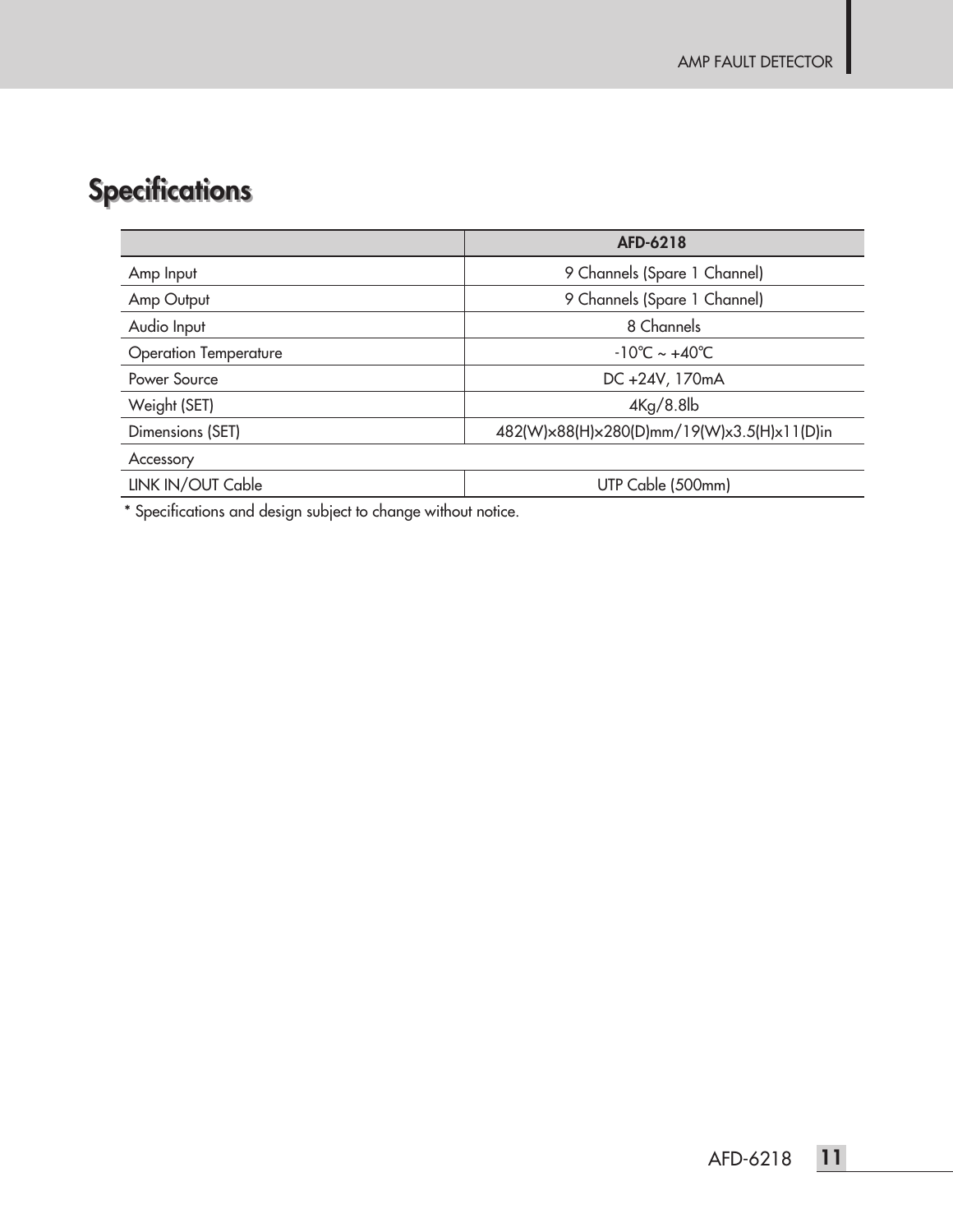#### ※ **DIMENSIONS**

I

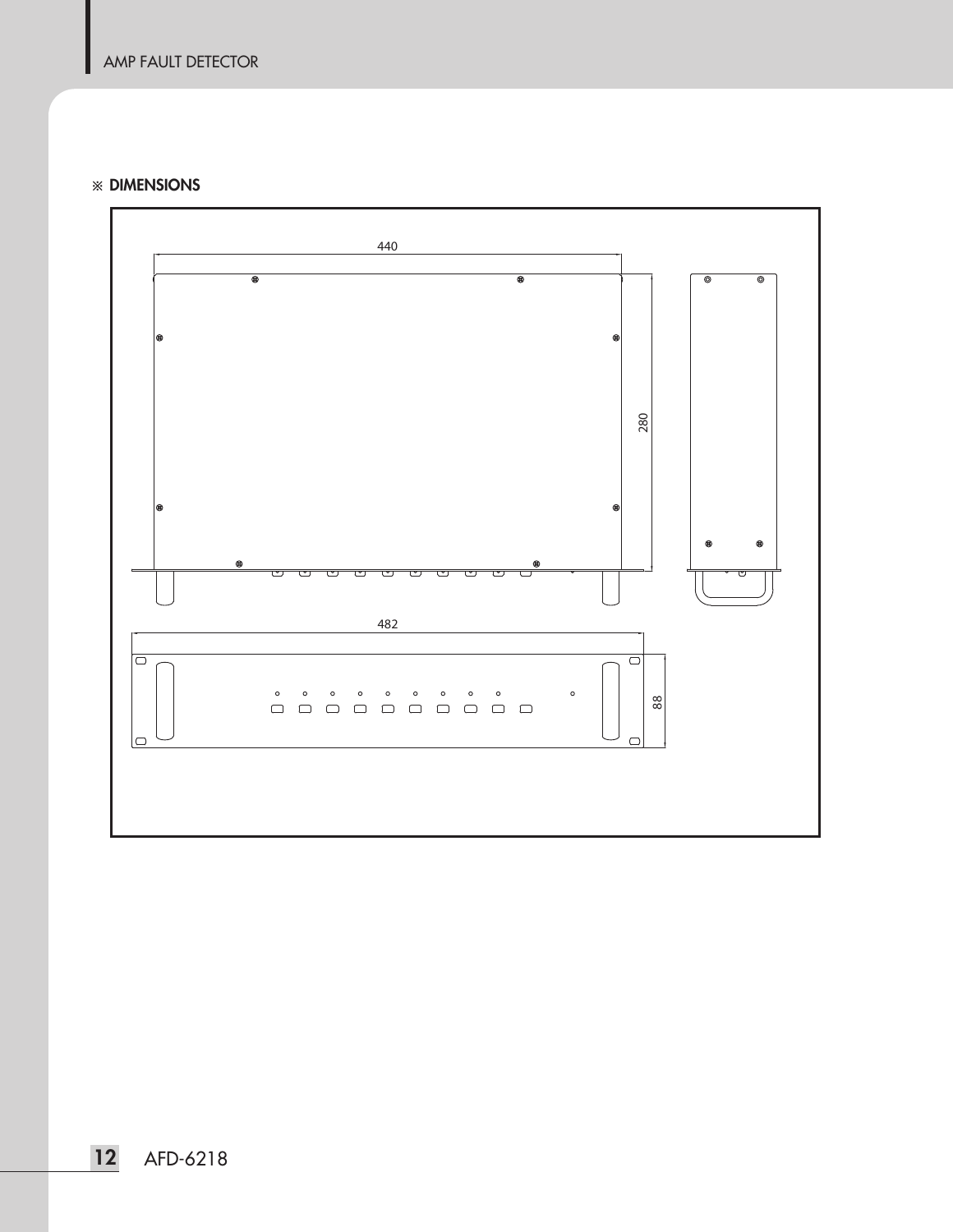### **Service**

#### **Procedures**

Take steps to insure the problem is not related to operator error or other products within the system. Information provided in the troubleshooting portion of this manual may help with this process. Once it is certain that the problem is related to the product contact your warranty provider as described in the warranty section of this manual.

#### **Schematic**

A Schematic is available by contacting your warranty provider.

#### **Parts List**

A Parts List is available by contacting your warranty provider.

### **Warranty**

Warranty terms and conditions vary by country and may not be the same for all products. Terms and conditions of warranty for a given product may be determined first by locating the appropriate country which the product was purchased in, then by locating the product type.

To obtain specific warranty information and available service locations, contact Inter-M directly or the authorized Inter-M Distributor for your specific country or region.